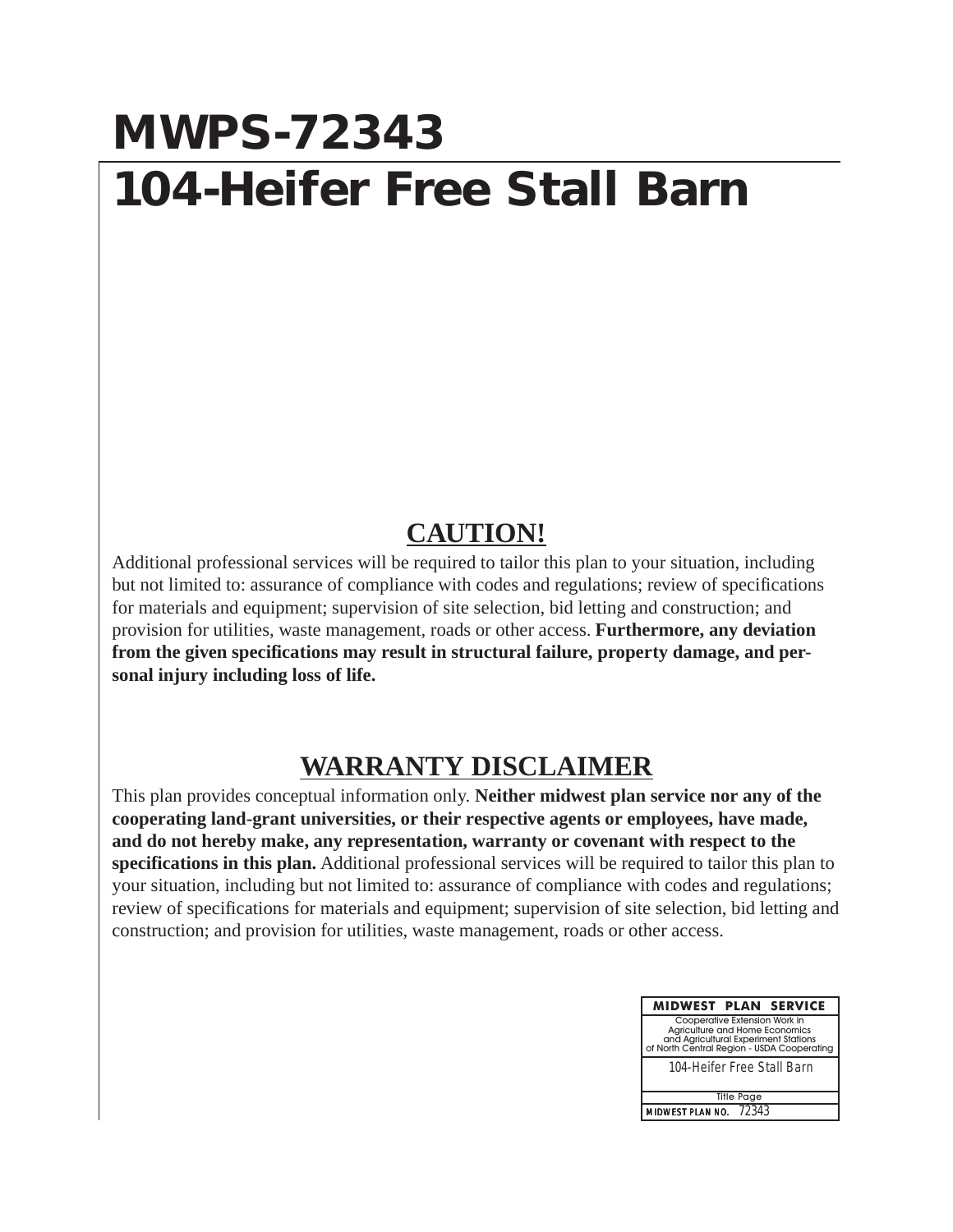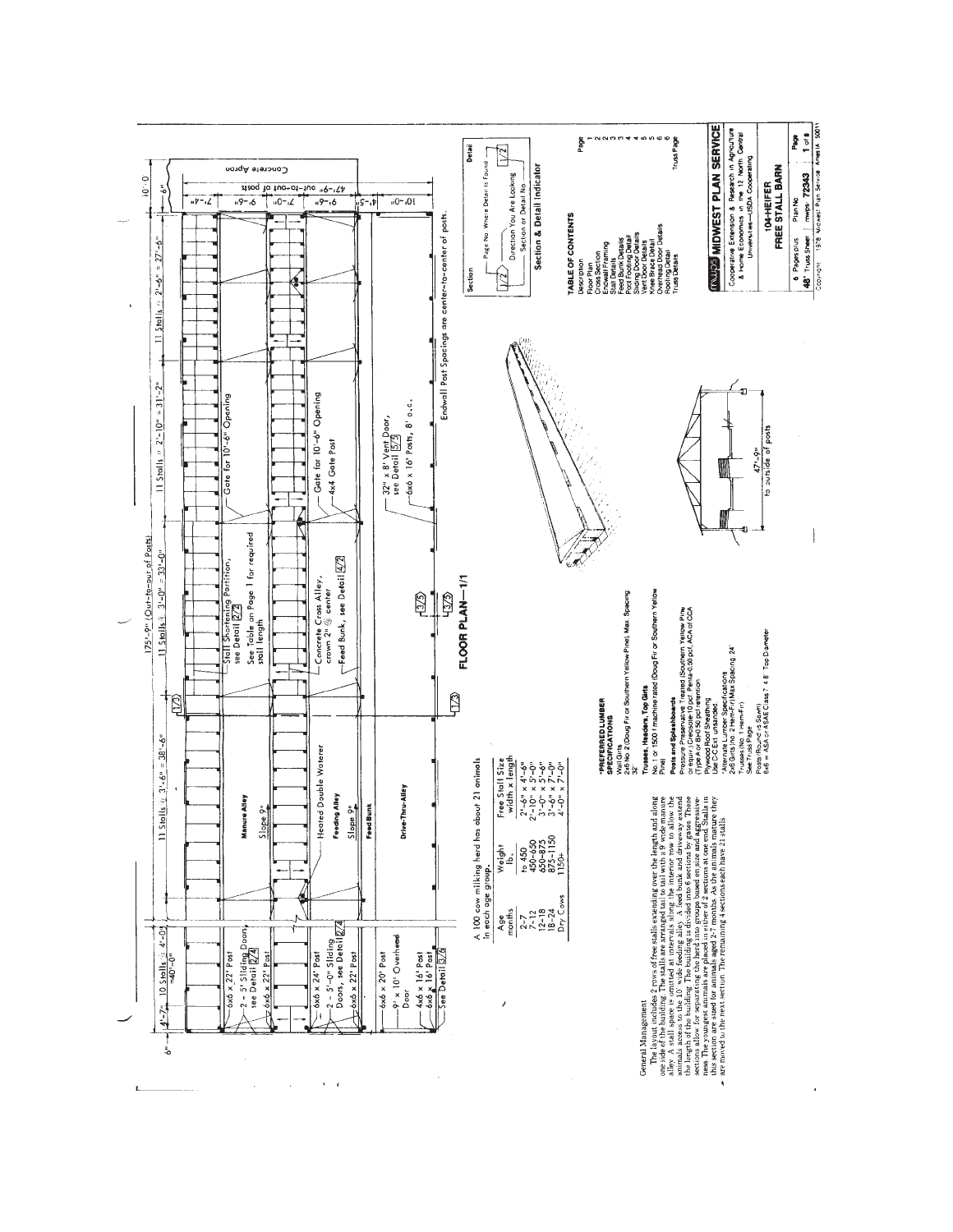

l,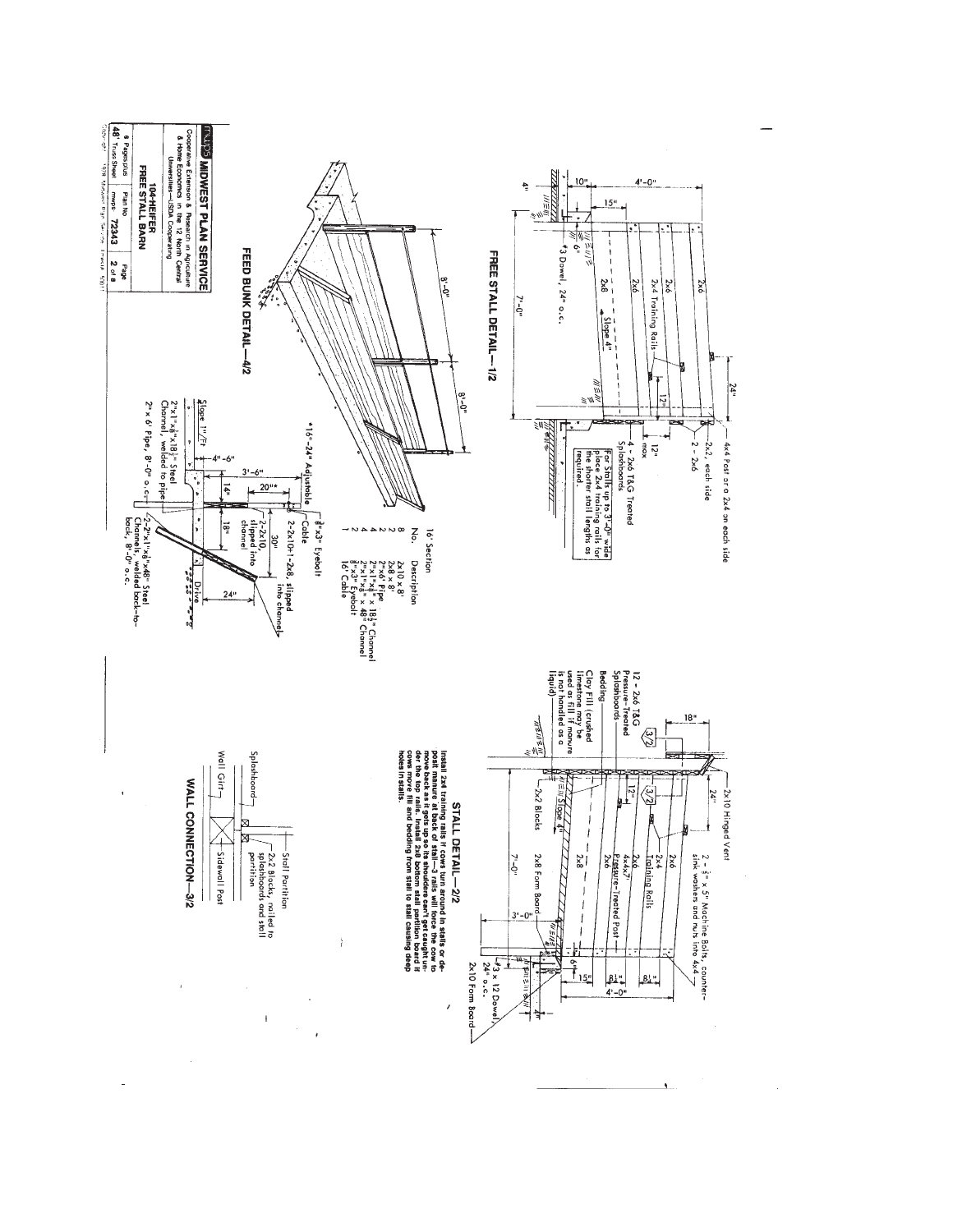





**INVISI MOWEST PLAN SERVICE** 

Cooperative Extension & Research in Agriculture<br>& Home Economics in the 12 North Central

|                                                |                               | Page                   |
|------------------------------------------------|-------------------------------|------------------------|
| <b>Designation of the Channel Construction</b> | FREE STALL BARN<br>104-HEIFER | Plan No.<br>Pages plus |

 $\frac{48!}{\cos\varphi}$  Truss Sheet  $\frac{1}{1}$  maps 72343  $\frac{3}{1}$  3 of 8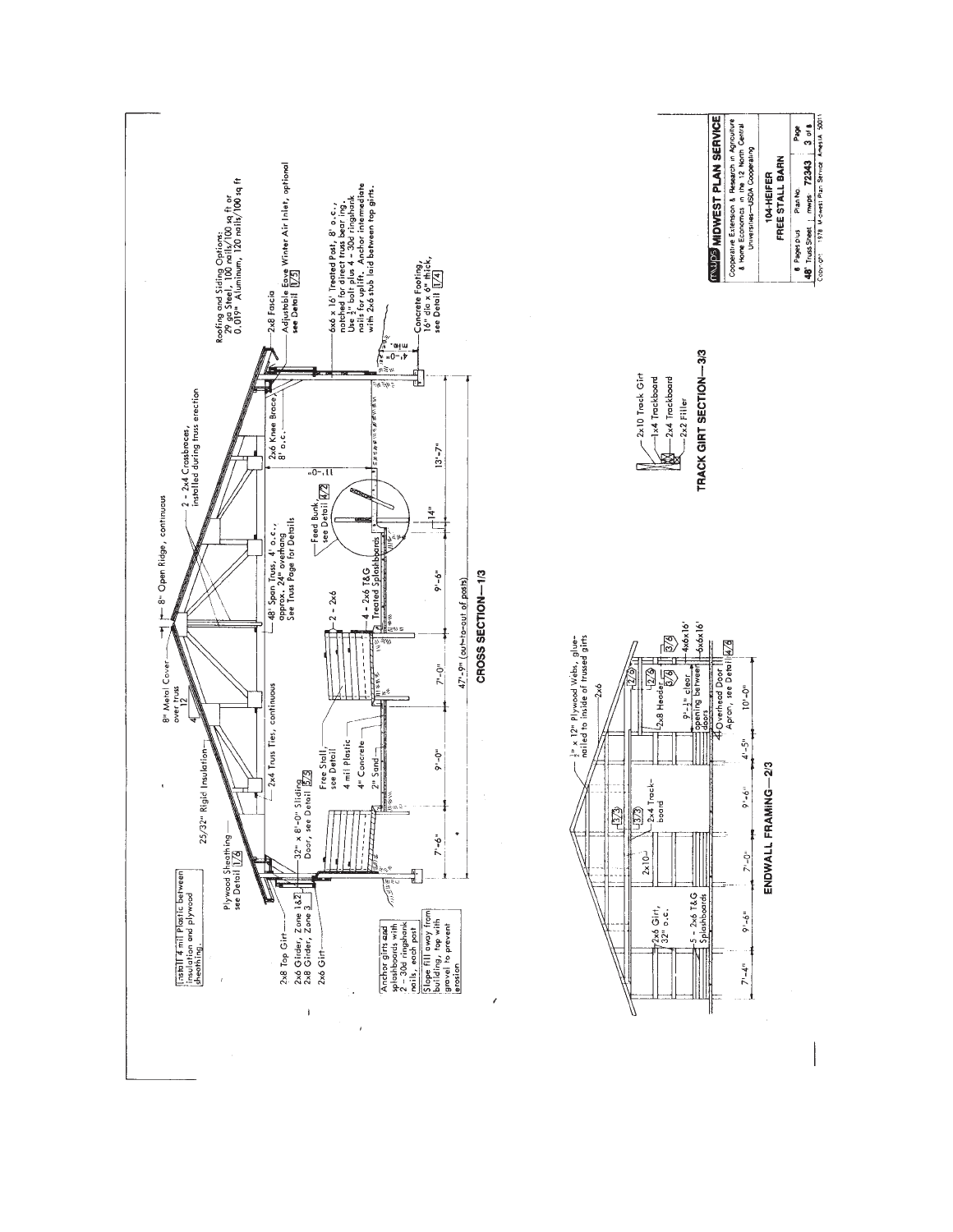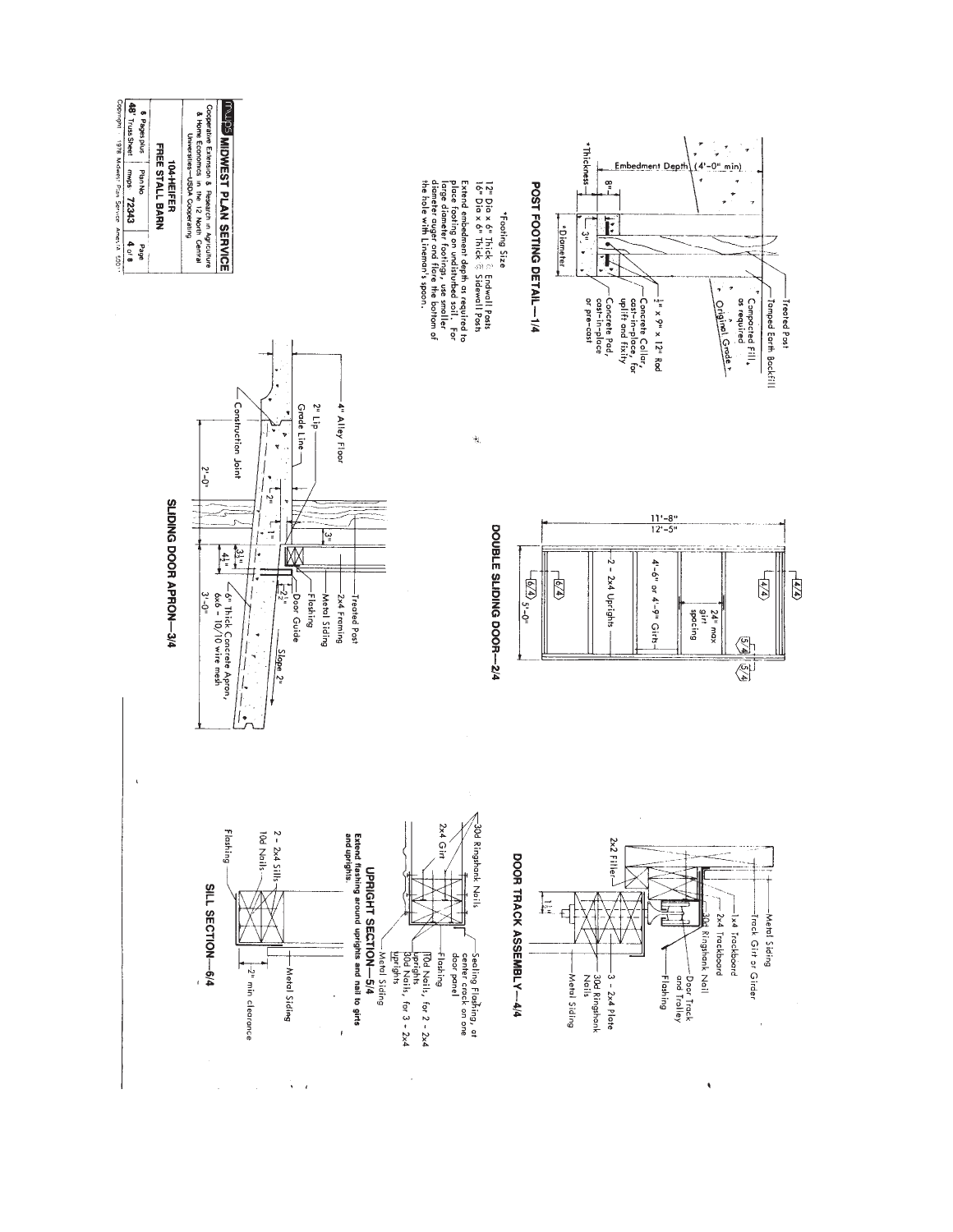